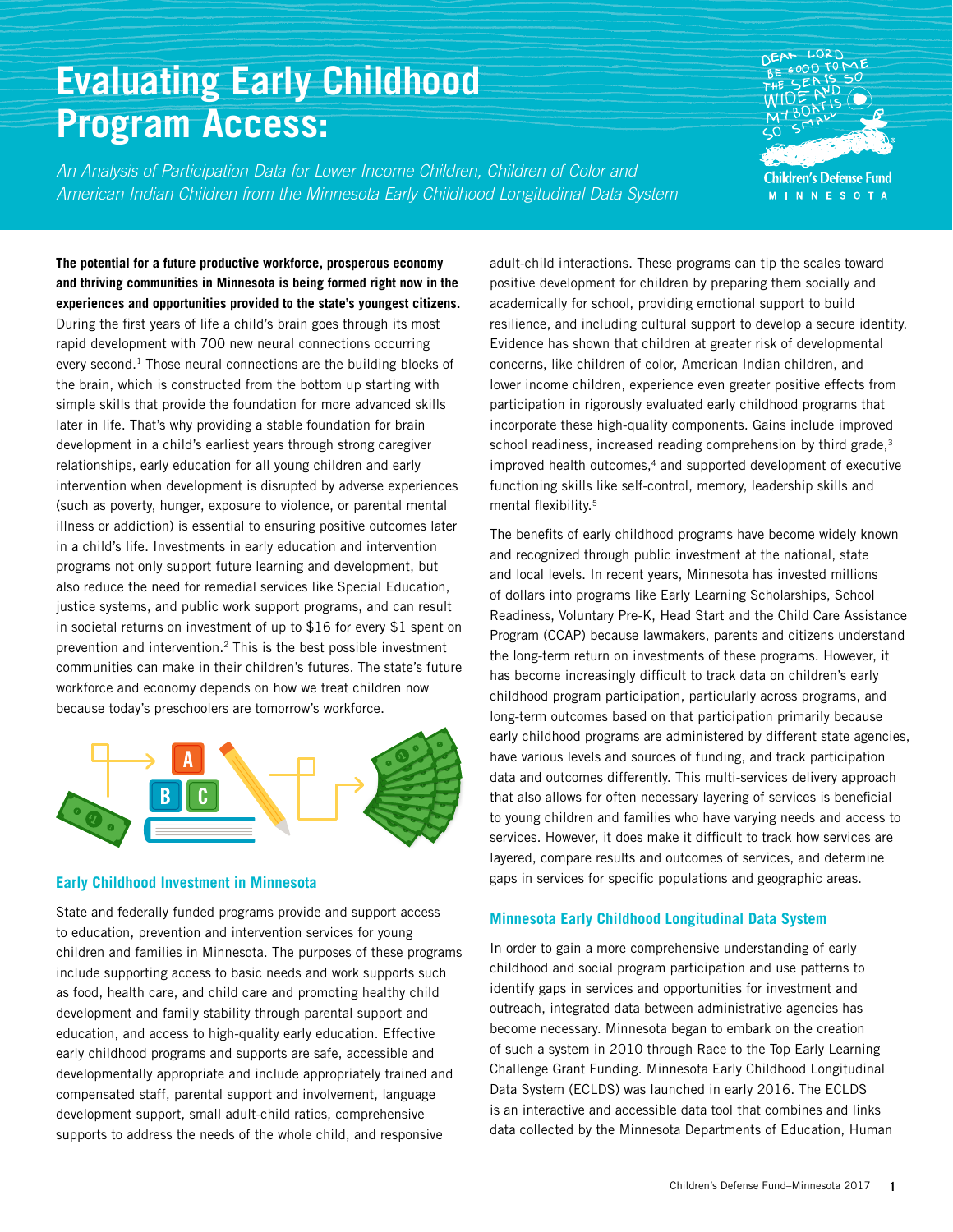Services and Health. The system protects the privacy of individual children by showing population results only. The integrated data system provides the ability to show children's growth and achievement with outcomes data (such as educational outcomes like attendance and reading test scores) in relation to their participation in a variety of educational and social programs over time. The goal of the tool is to provide comprehensive data for policymakers, educators, and data analysts to evaluate the collective and long-term participation and potential effect of early childhood programs across sectors. This report will analyze findings using the ECLDS data to assess access to early childhood programs for children of color and low-income children enrolled in the Minnesota Family Investment Program (MFIP), the Supplemental Nutrition Assistance Program (SNAP), and the School Meal Program. The ECLDS is a public website and is accessible at eclds.mn.gov.

Currently the ECLDS includes integrated statewide participation data for four early childhood programs: CCAP, Early Childhood Family Education (ECFE), Early Childhood Special Education (ECSE) and District Preschool. Full descriptions of each program are included in the glossary. The ECLDS governance groups and staff at the Minnesota Departments of Education, Health and Human Services are working to integrate data for additional early childhood programs including Head Start and Early Learning Scholarships. Early childhood program participation data is accessible by school district, county (by school location), race and ethnicity, and children who at some point prior to kindergarten entry accessed MFIP and/or Food Programs, which include SNAP and the School Meal Program. The data tool also is able to segregate data for early childhood participation by several child demographic characteristics including disability status, home language spoken, gender, pre-term birth, low-birth weight, child protection involvement, and deaf/ hard of hearing. The system is also being built out to link data on children's long-term growth and achievement, including attendance and test scores, to help understand how early childhood program participation connects with outcomes later in a child's academic career. Additionally, the school district and county-level data offer opportunities for individual programs and communities to better identify strengths and challenges for early childhood program access. However, it is important to note, that a variety of factors, both positive and negative, influence children's outcomes and children often access multiple early childhood programs and interventions, including ones not included in the ECLDS, so it is imperative to be careful when attempting to use the tool to evaluate causal relationships between individual early childhood programs and indicators of children's long-term growth and achievement.

### **Research Questions and Methodology**

This analysis uses 2014-15 kindergarten cohort data (the most recent available at the time of release) from the ECLDS to analyze access to the early childhood programs included in the ECLDS prior to kindergarten entry for children of color and American Indian children and children accessing MFIP and Food Programs. The

data on children who accessed MFIP also includes children who accessed the Diversionary Work Program (DWP), a four-month cash assistance and employment program that most families access prior to transitioning to MFIP. For brevity, this report will just refer to MFIP. The kindergarten cohort is the total kindergartners enrolled in public schools during the 2014-15 school year, which is the year of the most recent data available. The integrated data allows for an aggregate count of the number of kindergartners in the cohort who were enrolled in each of the programs at some point prior to kindergarten entry. Due to the recent efforts to integrate data, participation data for the district programs (ECSE, ECFE and District Preschool) are only available for one year prior to kindergarten entry. Data for CCAP, MFIP and Food Programs participation are available for all years prior to kindergarten entry.

Focusing on children accessing MFIP and/or Food Programs, children of color, and American Indian children is critical because research shows that lower income children and children of color have less access to early childhood programs, increased risk for adverse experiences that can affect development, and conversely have been shown to have greater long-term positive gains and benefits as a result of participation in quality early childhood programs. To improve outcomes for these populations and reduce disparities, we must understand how they access early education and intervention programs and determine ways to improve their access to programs that support healthy development.

It's also important to understand the historical and structural barriers these families face to accessing early childhood programs and healthy child development. For low-income families who access MFIP and Food Programs, some early childhood programs are often less accessible because they're too expensive and programs to reduce the cost are underfunded, they're not compatible with hectic and non-standard work schedules, and there are too few targeted efforts to do early childhood program outreach where lower income families are already being served. In addition to being more likely to be lower income, children of color and American Indian families often face additional structural barriers to accessing early childhood programs. First, like many programs in Minnesota, which has long been a primarily White state, many early childhood programs were developed and modeled by and for White people and are often less culturally relevant to populations of color. Additionally, many families of color face barriers to access due to language, immigration, transportation or other barriers that could, and in some cases have, been addressed through targeted, culturally relevant outreach. Families of color and American Indian families are also often parts of highly interconnected cultural communities that rely on each other for support and help raising children. This, along with lack of child care affordability, is evidenced in families of color relying more than White families on Family, Friend and Neighbor (FFN) child care.<sup>6</sup> FFN care has many positive benefits. Children receiving FFN care should also have access to high-quality early childhood programs. Thus, there have been expanding efforts to target early childhood program and support outreach to children in FFN care.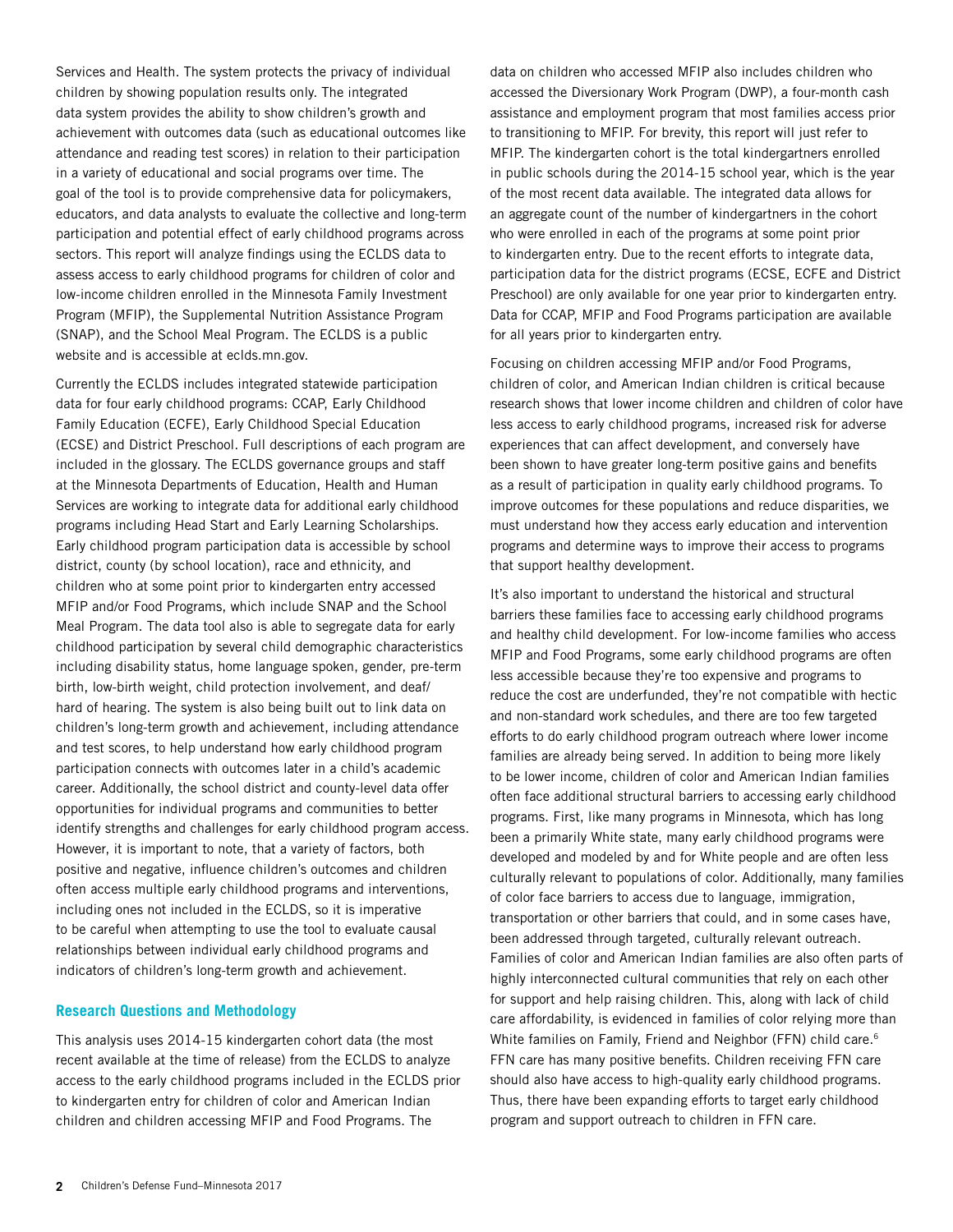# **Participation in Early Care and Education for All 2015 Kindergartners**

Early education, stable child care and early intervention services for children at risk for developmental delay have proven to be effective in not only making children more ready for school, but also with helping children develop executive functioning skills important for making healthy choices, maintaining social emotional control, and developing leadership skills.<sup>7</sup> Research shows these skills result in an increased likelihood for young children to grow into hardworking, contributing citizens, which reaps long-term cost savings to society. Despite the research that shows significant return on investment for high-quality early education and intervention, early education and intervention programs are not accessible to all young children primarily due to lack of funding, including for programs targeting access to lower income children and children of color who historically have been underserved. Increased investment in recent years by the state in CCAP, Early Learning Scholarships, Head Start and Voluntary Pre-K, have started to make a dent, but significant additional investment is necessary to reach these populations early.

# **PERCENT OF INCOME ELIGIBLE CHILDREN NOT SERVED BY SUBSIDIZED EARLY EDUCATION PROGRAMS**



With the exception of ECSE, all the early childhood programs included in the ECLDS are underfunded and, therefore, unable to serve all eligible young children and their families. ECSE does currently serve all children and their families who are screened and meet the eligibility criteria including exhibiting a developmental delay or having a physical or mental condition that has a high likelihood of resulting in a delay. There are no income or other requirements for ECSE and eligibility determination and services are provided free of charge. However, not all those screened and determined eligible receive services because participation is voluntary and sometimes families face other issues like mobility and follow through. ECFE and District Preschool are offered based on children's age, but access and cost (both are typically sliding fee scale) vary by district. To be eligible for CCAP, families must earn less than 47 percent of the state median income and meet work and other income requirements. In part due to the lack of funding, all of these early childhood programs also face workforce issues such as recruiting, hiring and retaining adequately trained staff, paying adequate wages, and ensuring the diversity of the workforce reflects the diversity of the children and families served. Garnering the will and innovative ideas of the public and policymakers in

making significant investment in early childhood program access is necessary to put all children, especially children who face steeper ladders to success, on a path to success during one of the most significant periods in their development.

### LOW INCOME CHILDREN AGE 3 AND 4 NOT IN SCHOOL<sup>11</sup>



Aggregated data for the entire kindergarten cohort is an important measure of comparison for the more stratified integrated data included in the ECLDS. See Figure 1 on page six for total kindergartners accessing early childhood programs included in the ECLDS. This analysis will dive deeper into the ECLDS data to analyze access to early childhood programs for children accessing MFIP and Food Programs and for children of color and American Indian children.

# **Early Childhood Program Access for Children Accessing the Minnesota Family Investment Program (MFIP) and Food Programs**

The Minnesota Family Investment Program (MFIP) is the state's Temporary Assistance to Needy Families (TANF), or welfare-towork program. Children in families accessing MFIP are some of the state's most vulnerable to the effects of economic instability. For example, one-third (35%) of children in MFIP families are enrolled in Special Education—nearly three times the rate of all children.12 Created with the intention of assisting families in meeting their children's basic needs, the program has few policies and minimal data collection to assess the well-being of children on the program.13 The combination of the meager cash grant that hasn't been increased since 1986 and the food grant currently leaves families of three at 58 percent of the poverty level.

### **THE MINNESOTA FAMILY INVESTMENT PROGRAM BY THE NUMBERS<sup>14</sup>**

**\$532** 

Maximum monthly cash grant for a family of three that hasn't changed since 1986 and is 32% of the poverty level.

**1out of 3**  children in poverty are enrolled in MFIP.

**71%**  of people accessing MFIP

are children.

**68%**  of MFIP households included a child under age 6.

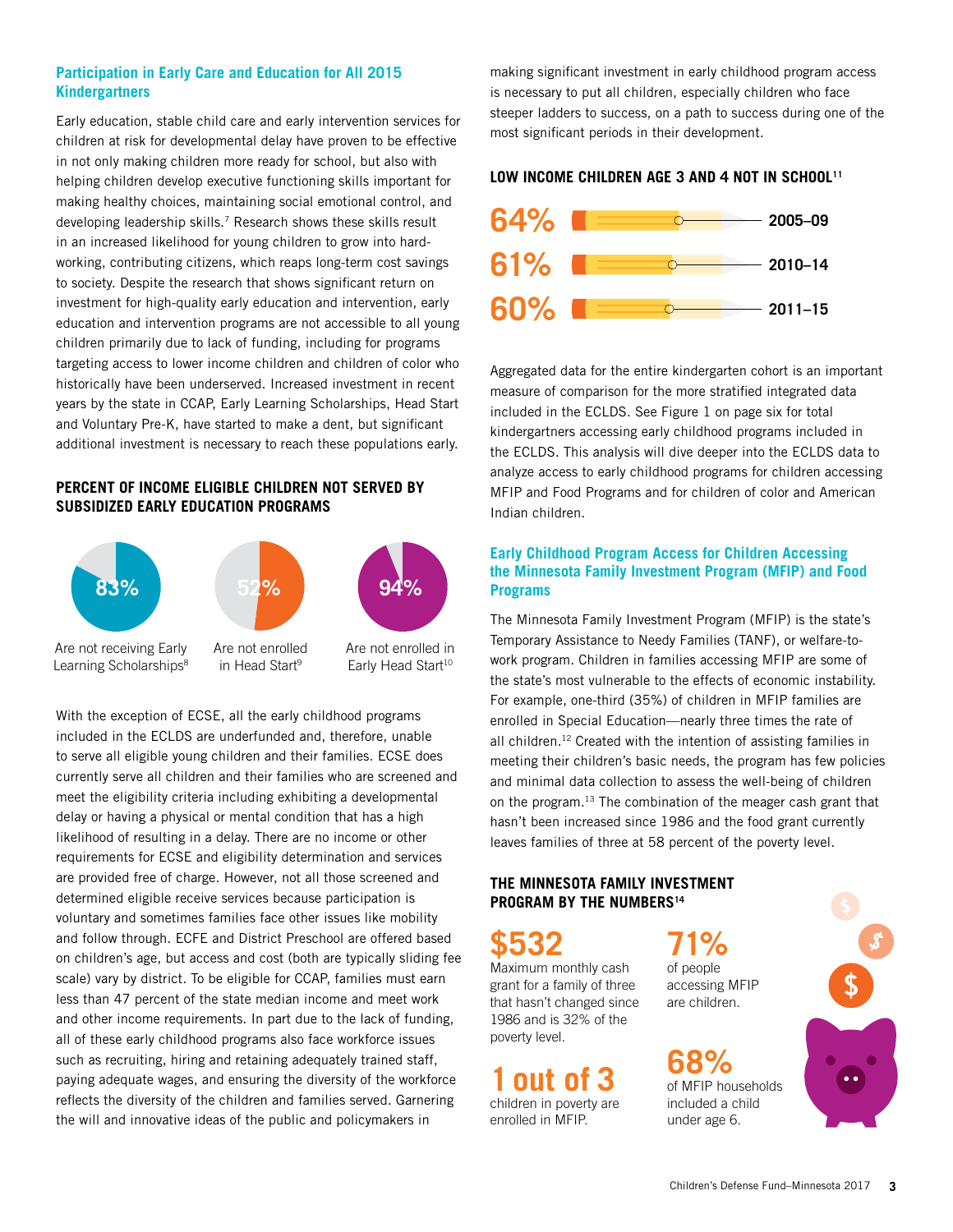The Food Programs included in the ECLDS are the Supplemental Nutrition Assistance Program (SNAP) and the School Meal Program. To be income eligible for SNAP, a family's gross income must be below 165 percent of the federal poverty guidelines based on the family size (currently \$33,264 for family of three) and below 185 percent for the School Meal Program (currently \$37,296 for family of three). SNAP provides a benefit for families to purchase food items based on income, expenses and household composition. The School Meal Program provides free school meals (breakfast and lunch) for all enrolled children. In 2015, 167,470 children, or 13 percent of all children, were enrolled in SNAP15 and 323,531, or 38 percent of all K-12 students, were enrolled in the School Meal Program.16 Not all eligible families are enrolled in MFIP, School Meals, or SNAP.

### **Trends in Early Childhood Program Access for Children Who Accessed MFIP or Food Programs Prior to Kindergarten Entry**

**Children who accessed MFIP and/or Food Programs are more than twice as likely as those who did not access those programs to have also accessed one or more of the early childhood programs included in the ECLDS. CCAP participation drives the higher rates of early childhood program participation for children who have accessed MFIP or Food Programs.** See figures 3, 4 and 5 on page 6. Ninety percent of the 10,547 2015 kindergartners who accessed CCAP prior to kindergarten entry also accessed MFIP and/or Food Programs. However, only 31 percent of the 30,593 kindergartners who accessed MFIP and/or Food Programs accessed CCAP, though all were income eligible at some point. Children accessing MFIP are guaranteed access to MFIP CCAP if they meet work requirements. If accessing SNAP and parents meet work requirements, children under age 13 are almost always eligible for CCAP. However, lack of funding denies thousands of eligible children access to CCAP and currently leaves nearly 5,300 families on the waitlist.<sup>17</sup>

### **CHILDREN NOT ENROLLED IN CCAP DUE TO LACK OF FUNDING18**



**ECFE served disproportionately fewer children who accessed MFIP and/or Food Programs than children who hadn't.** Only 31.6 percent of children who accessed ECFE one year prior to kindergarten also accessed MFIP or Food Programs, compared to 45 percent of all kindergartners accessing MFIP or Food Programs. Only 3.7 percent of all children who accessed MFIP and/or Food Programs also accessed ECFE one year prior to kindergarten. See figure 3 on page 6. Some barriers voiced by early childhood professionals and the Voices and Choices for Children Coalition<sup>19</sup> (see more about the Coalition in End Notes) include the times classes are held

often conflict with work schedules, lack of transportation, language barriers, and lack of cultural relevancy. Offered in short sessions typically during the day or early evening, the class times often conflict with lower income families' work schedules because they often work hourly jobs in sectors that have non-standards hours. Some school districts are taking innovative approaches to increase access to ECFE for lower income families by doing outreach and holding sessions in homeless shelters, apartment complexes, and neighborhood parks, as well as specific sessions for individual cultural communities.

**The rate of children who accessed MFIP and/or SNAP who also accessed ECSE was proportionate, or a bit above, the rate who accessed the programs in the entire kindergarten cohort.** Just more than half (53%) of ECSE participants in the kindergarten cohort also accessed MFIP or Food Programs at some point prior to kindergarten entry compared with 44 percent of the total kindergarten cohort accessing MFIP or Food Programs. This slightly elevated level of overlap between MFIP and Food Programs and ECSE participation is comparable to current K-12 Special Education participation for students on the School Meal Program. In the 2016-17 school year, 52 percent of Special Education students were enrolled in the School Meal Program compared to 38 percent of total students enrolled in the School Meal Program.<sup>20</sup> However, understanding that children accessing MFIP are enrolled in Special Education at nearly three times the rate of other children, $21$  there seems to be a discrepancy in access to ECSE for this population with nearly the same percentage of all children accessing ECSE having accessed MFIP prior to kindergarten entry (9.5%) compared to the general kindergarten cohort accessing MFIP prior to kindergarten entry (9.0%).

**The rates of children accessing District Preschool by participation in MFIP or Food Programs prior to kindergarten entry is most proportionate with the rates in the general cohort population compared to any other program on the ECLDS.** The makeup of all children in the 2014-15 kindergarten cohort who accessed only MFIP is 9 percent, accessed only Food Programs is 35.5 percent and didn't access either is 55.5 percent. The makeup of those who accessed District Preschool and accessed only MFIP is 7.8 percent, only Food Programs is 38.8 percent, and neither program is 53.4 percent. Still, only 18 percent of all children in the kindergarten cohort who accessed MFIP or Food Programs also accessed District Preschool. A \$25 million investment in Voluntary Prekindergarten Programs provided to 74 school districts across the state is projected to serve 3,300 students in 2016.<sup>22</sup> This funding was not available to this cohort of children. The funding was targeted toward school districts with higher rates of lower income students, so this presumably will help increase the rate of students who accessed MFIP and Food Programs who also participated in District Preschool.

### **Early Childhood Program Access for Children of Color and American Indian Children**

One-third of the 2014-15 kindergarten cohort being examined in this report are children of color and American Indian. Refer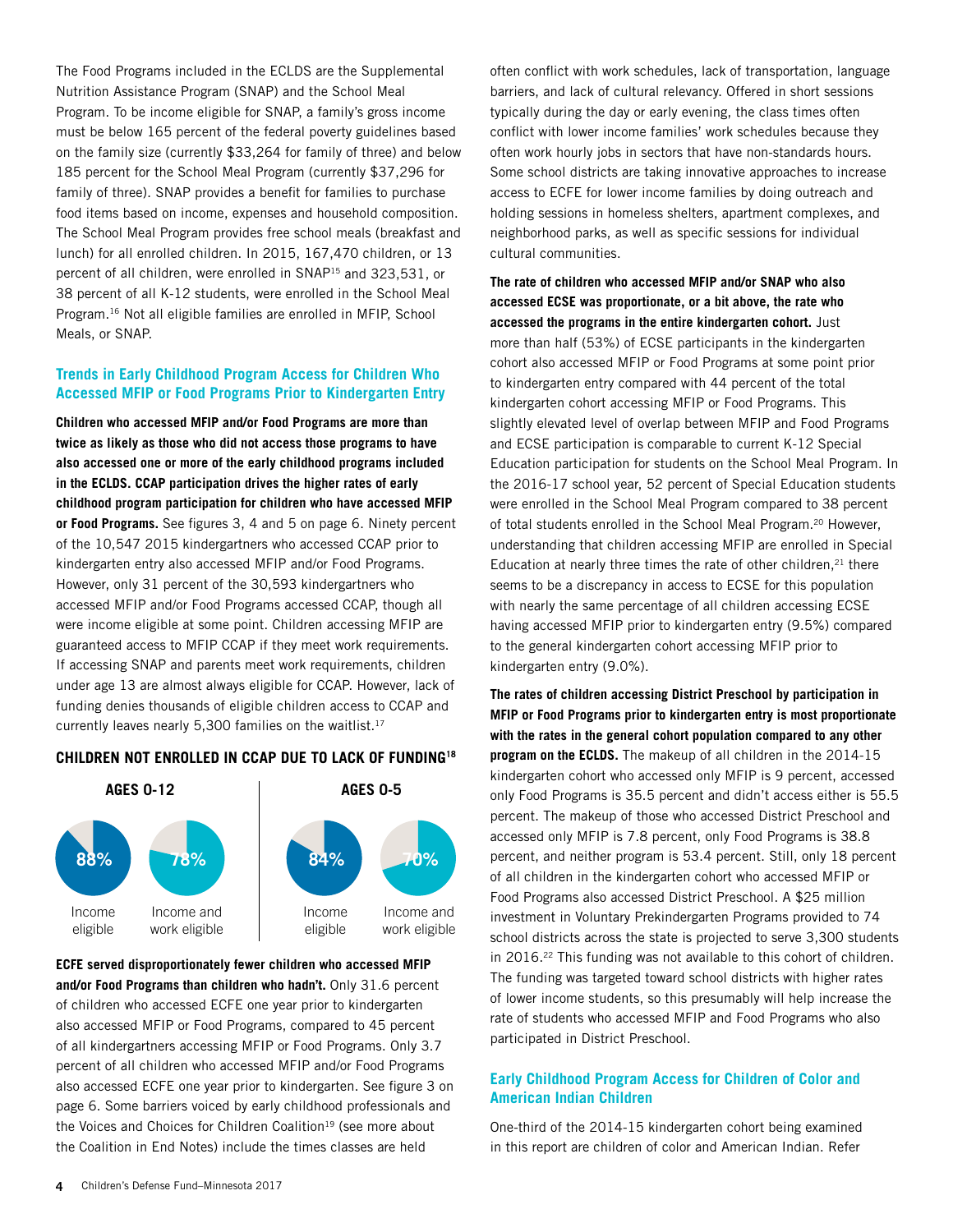to figure 6 on page 7 for a complete breakdown of the cohort by race/ethnicity. The number of children of color in Minnesota has been on the rise over the past decade while the number of White children has decreased 9 percent. From 2005 to 2015 the Asian child population grew by 26 percent, the Black child population by 30 percent, the Hispanic/Latino child population by 38 percent, and children of Two or More Races by 43 percent.<sup>23</sup> The American Indian child population has remained relatively constant.24

### **CHILD POPULATION GROWTH FROM 2005–201525**



This increase in children of color calls for significant attention from Minnesota policymakers and service providers to better understand the disparities in access to opportunities that support healthy development and, in turn, disparities in short and long-term outcomes for Minnesota children of color that are some of the worst in the country. The ever-changing face of Minnesota children means that the state's programs, policies and investments must adapt in order to address the needs of its evolving community through targeted outreach and investment, cultural adaptions to programs and curriculum, and an increase in program and policy leaders and educators from communities of color. This starts with early childhood programs, policies and investments. Currently, children of color and American Indian children face disparities in access to early education.

# **YOUNG CHILDREN AGES 3 OR 4 NOT IN SCHOOL BY RACE AND ETHNICITY, 2010-1426**



Recent investments in programs and policies targeted to increase early education program access for low-income children like CCAP, Head Start, Voluntary Pre-Kindergarten and Early Learning Scholarships, have simultaneously increased access for children of color. However, there needs to be more targeted investment in these communities to improve affordability and access while supporting programs that respect and incorporate cultural identity. A child's culture and race are highly influential to their learning preferences and should be taken into account in instructional and family engagement practices within early childhood programming.27 By examining the ECLDS data it becomes apparent that some early childhood programs reach more children of color and are more successful in engaging diverse communities.

### **Trends in Early Childhood Program Access for Children of Color and American Indian Children**

**Black children proportionally are the most likely to have accessed one or more of the early childhood programs included in the ECLDS and this is driven by participation in CCAP.** Sixty percent of black children who entered kindergarten in 2014 participated in one or more of the early childhood programs included in the ECLDS, compared with 33 percent of Asian children, 36 percent of Hispanic/Latino children, 37 percent of White children, 40 percent of Asian Pacific Islander children, and 47 percent of American Indian children and children of Two or More races. Forty-four percent of all Black 2014-15 kindergartners accessed CCAP at some point prior to kindergarten entry and Black children comprise 33 percent of all CCAP participants in the cohort. High rates of Black children accessing CCAP is a result of most Black parents working but working for low wages where they cannot afford the full price of child care and are eligible for CCAP. The annual median household income for Black families with children (\$32,100) is nearly one-third of annual median household income for White families in Minnesota (\$90,500).28 The other three early childhood programs included in the ECLDS (ECSE, ECFE, and District Preschool) show participation rates for Black children at or below the rate of Black children in the entire cohort.

**Hispanic/Latino children and Asian children have the lowest rates of participation in the early childhood programs included in the ECLDS.** 

It has been a documented trend in other states and nationally that Hispanic/Latino children participate in early care and education programs at lower rates than their peers<sup>29</sup> and nationally, three- and four-year-old Asian children are enrolled in school (see End Notes for definition) at the highest rate compared to any other race or ethnicity.30 Of the 18 states with large enough numbers of threeand four-year old Asian children for data to be published, Minnesota has the lowest percentage of young Asian children enrolled in school.<sup>31</sup> Of the 38 states with large enough numbers of three- and four-year old Hispanic/Latino children for data to be published, Minnesota had the 10th highest percentage of young Hispanic/ Latino children enrolled in school.<sup>32</sup> So compared to other states we are serving Hispanic/Latino children in early education programs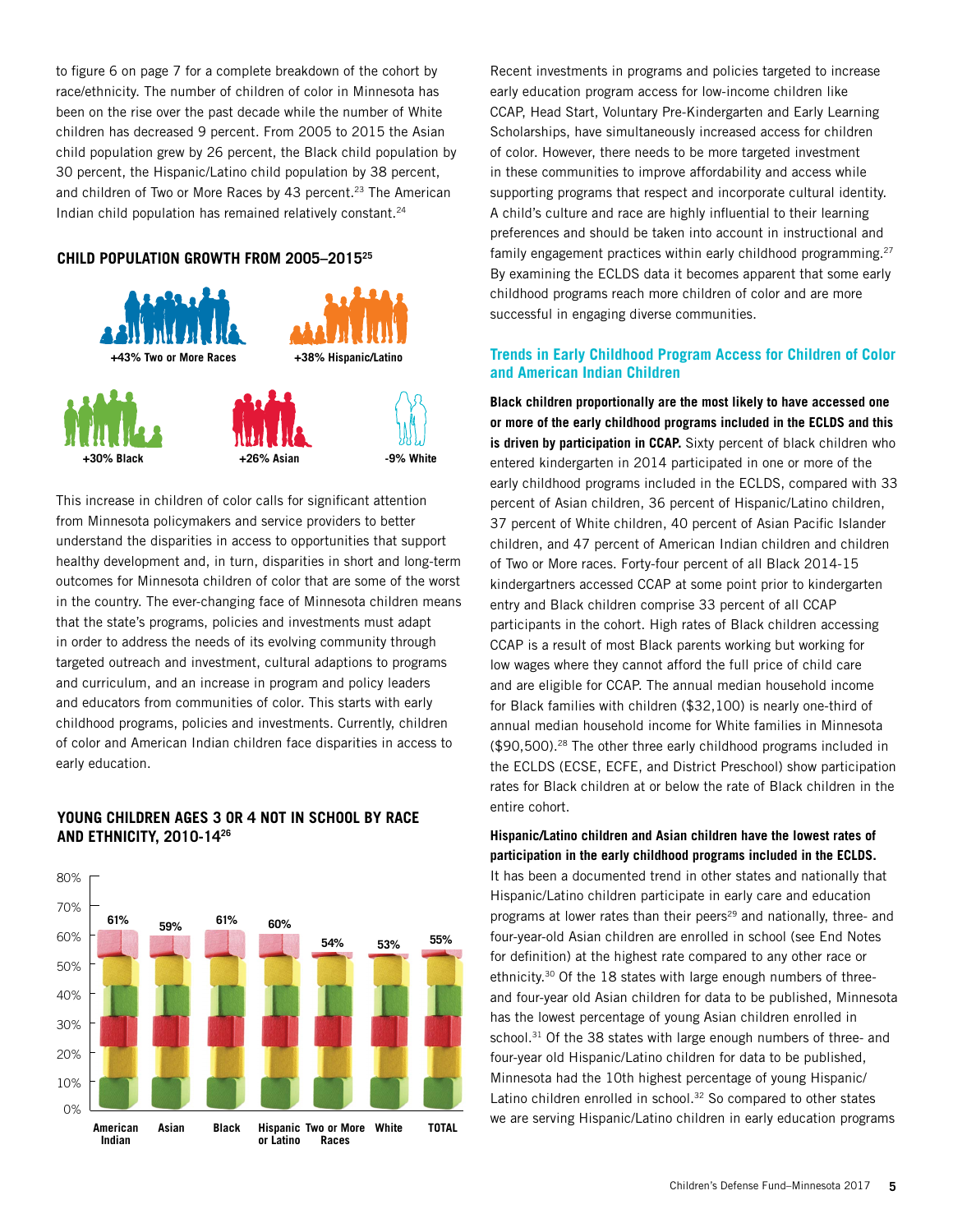**How do children accessing MFIP and/or Food Programs, children of color, and American Indian children access early childhood programs included in the Early Childhood Data System?**

*Collection of integrated data from Minnesota's Early Childhood Longitudinal Data System (ECLDS). All data is for 2015 Kindergartners Prior to Kindergarten Entry.*

### *www.eclds.mn.gov*

### **FIGURE 1: TOTAL KINDERGARTNERS ACCESSING EARLY CHILDHOOD PROGRAMS INCLUDED IN THE ECLDS**



### **FIGURE 2: TOTAL KINDERGARTNERS ACCESSING MFIP AND FOOD PROGRAMS AS A PERCENT OF ALL KINDERGARTNERS**



**FIGURE 3: EARLY CHILDHOOD PROGRAM ACCESS FOR KINDERGARTNERS WHO ACCESSED MFIP AT SOME POINT PRIOR TO KINDERGARTEN ENTRY AS A PERCENT OF ALL KINDERGARTNERS WHO ACCESSED MFIP**

**FIGURE 4: EARLY CHILDHOOD PROGRAM ACCESS FOR KINDERGARTNERS WHO ACCESSED FOOD PROGRAMS ONLY AT SOME POINT PRIOR TO KINDERGARTEN ENTRY AS A PERCENT OF ALL KINDERGARTNERS WHO ACCESSED FOOD PROGRAMS**

**17.7%**

**FIGURE 5: EARLY CHILDHOOD PROGRAM ACCESS FOR KINDERGARTNERS WHO DID NOT ACCESS MFIP OR FOOD PROGRAMS AT ANY POINT PRIOR TO KINDERGARTEN ENTRY AS A PERCENT OF ALL KINDERGARTNERS WHO DID NOT ACCESS MFIP OR FOOD PROGRAMS**



### **PARTICIPATION BY PROGRAM**





### **PARTICIPATION BY PROGRAM**





### **PARTICIPATION BY PROGRAM**



**\*KNOWN PARTICIPATION** indicates participation in one of the four early childhood programs included in the ECLDS. If a child participated in one of the four programs included in the ECLDS during the time period that data was accessible then that is counted as known participation. Data for the district programs (ECFE, ECSE, and district preschool) are only available for one year prior to kindergarten entry for<br>the 2015 kind

\*\*UNKNOWN PARTICIPATION indicates no participation in early childhood programs included in the ELCDS prior to kindergarten entry. 2015 kindergartners in this category could have participated in other early childhood programs not included in the ECLDS or in the district programs included on the tool (ECFE, ECSE, and district preschool) more than one year prior to kindergarten entry.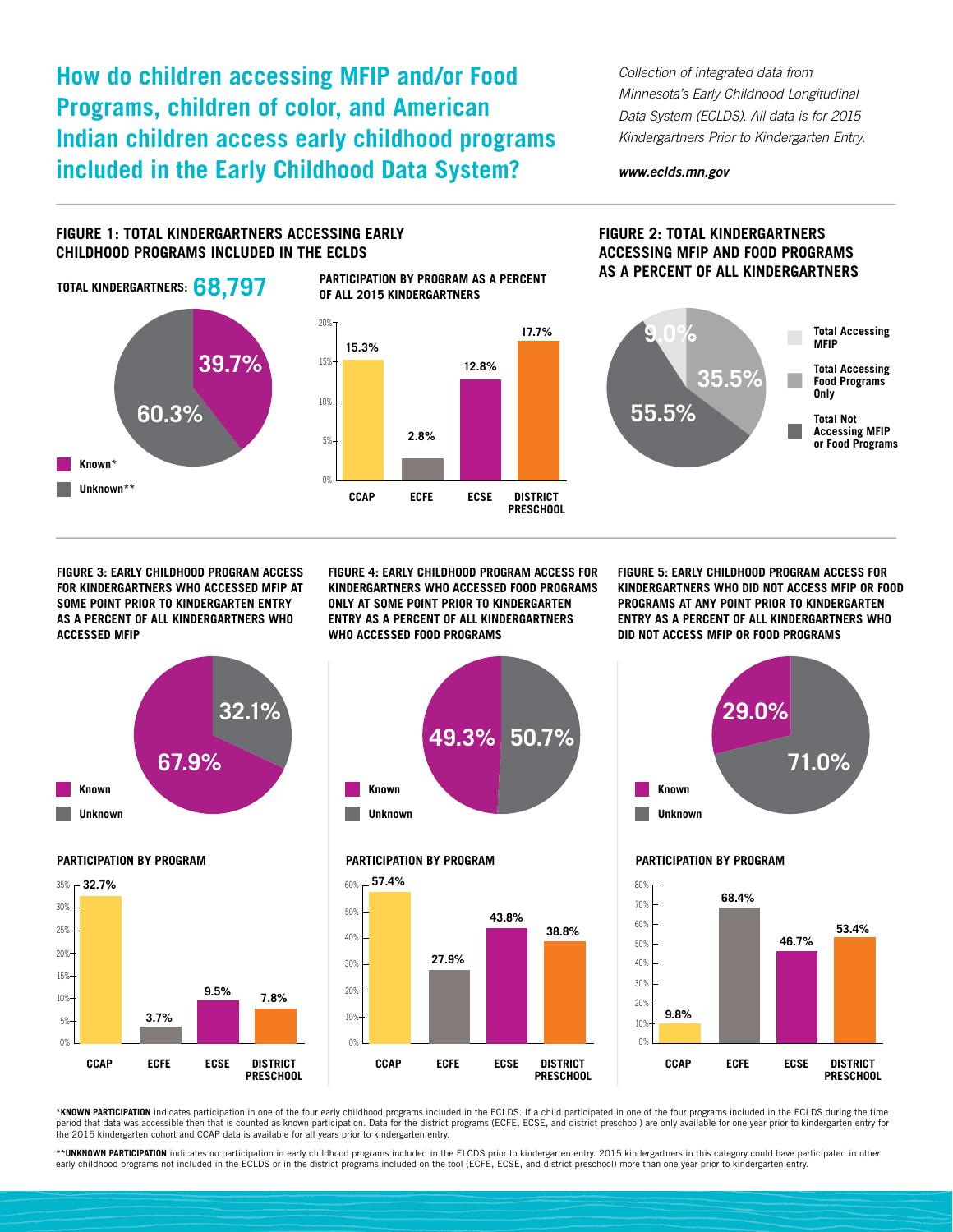# **Data by Race/Ethnicity**



### **FIGURE 6: ALL 2015 KINDERGARTNERS BY RACE/ETHNICITY**



# **FIGURE 8: PARTICIPATION BY RACE BY PROGRAM**

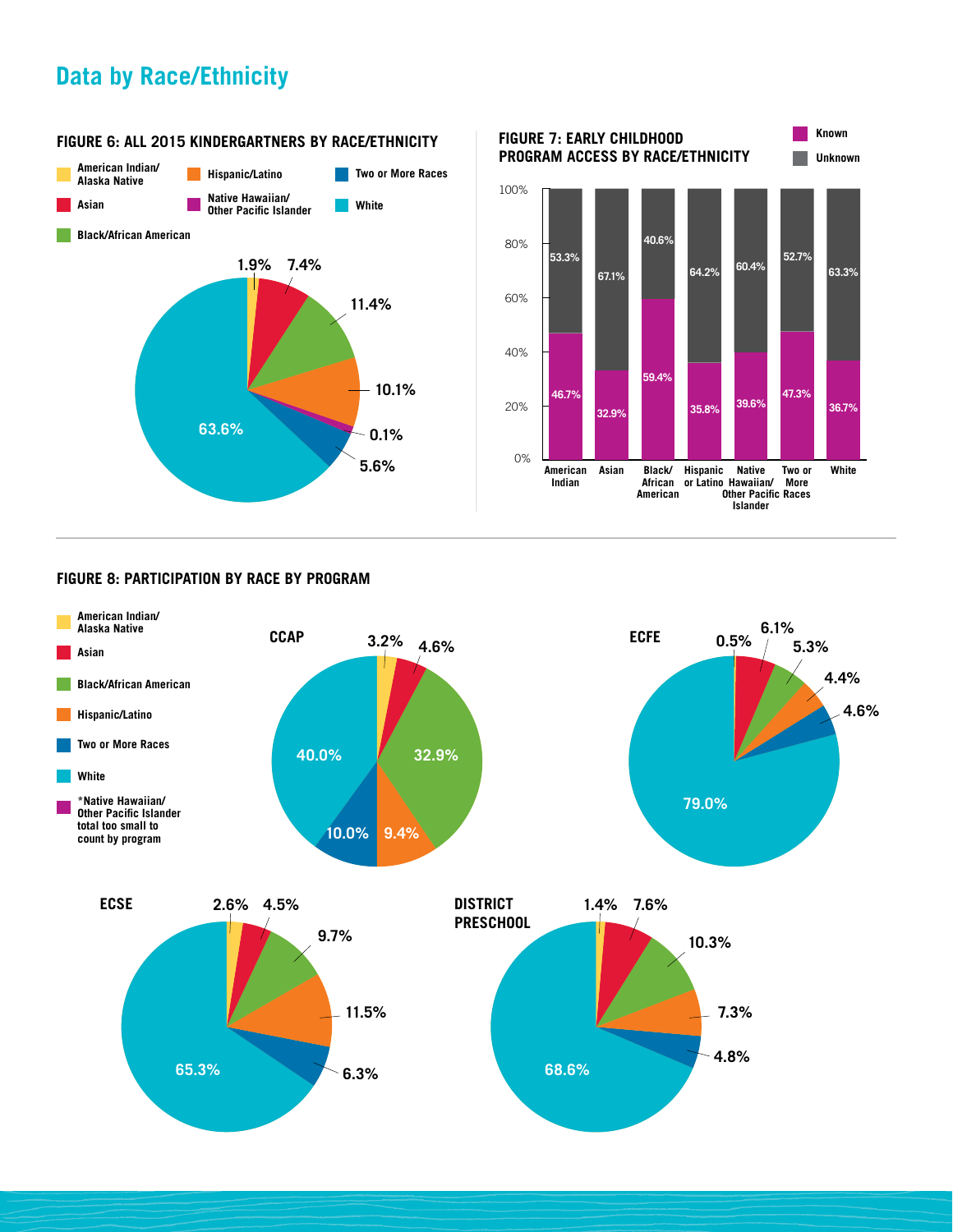better than Asian children, but there is still significant room for improvement among both populations.

Research also has shown that children of immigrants are less likely to participate in early childhood programs than children of nonimmigrants.33 Immigrants face steeper barriers to enrollment and awareness of programs due to issues around language, literacy, system navigation, immigration status requirements, and lack of outreach. With high rates of immigrants among Minnesota's Asian and Hispanic/Latino populations, this is a factor for consideration when it comes to Asian and Hispanic/Latino children participating in early childhood programs. In particular, Minnesota's Asian population is unique compared to most other states because it is comprised of many recent immigrants and refugees from underdeveloped countries that lack educational opportunities and often have to learn English upon arrival. Factors like immigrant and refugee status, ability to speak English and understanding of systems demand targeted outreach, enrollment support, and attention for increasing participation in early childhood programs for these children.

**The overwhelming majority (79%) of children participating in ECFE the year prior to kindergarten entry are White.** While there have been many efforts by various school districts to diversify the participation in ECFE to include more families of color and lower income families, the participating families statewide are majority White and majority middle to high income families. Similar to the barriers experienced by children accessing MFIP or Food Programs, families of color are more likely to work inconsistent and non-standard work schedules that conflict with the timing of the classes. Additionally, the lack of transportation and location may be a barrier for some families, as is for many early childhood programs. The efforts in some districts to provide increased cultural relevancy and bring ECFE to neighborhoods and homeless shelters have shown promise in increasing ECFE participation among families of color and American Indian families.

**The rate of children of color and American Indian children participating in ECSE is lower than the rates of children of color and American Indian children in K-12 Special Education.** 

| <b>Race/Ethnicity</b>  | <b>K-12 Special Education</b><br>Participation, 2016 <sup>34</sup> | <b>ECSE Participation for</b><br><b>2015 Kindergartners</b> |
|------------------------|--------------------------------------------------------------------|-------------------------------------------------------------|
| American Indian        | 24.7%                                                              | 17.6%                                                       |
| Asian/Pacific Islander | 8.5%                                                               | 7.9%                                                        |
| <b>Black</b>           | 16.1%                                                              | 10.9%                                                       |
| Hispanic/Latino        | 16.3%                                                              | 14.7%                                                       |
| Two or More Races      | 17.3%                                                              | 14.3%                                                       |
| White                  | 13.2%                                                              | 13.2%                                                       |

These differences in participation rates for young children and children already in school seemingly point to a need for additional screening and outreach to children of color and their parents to

ensure if they are experiencing or at high risk for experiencing a developmental delay they are able to access ECSE. Part C, which provides early intervention services for children age 0-3 who are experiencing or have a physical or mental condition that puts them at high risk for experiencing a developmental delay, has been proven to be very successful in improving outcomes for participating children. For instance, a Minnesota study found that one-third of Part C participants did not need Special Education by second or third grade.35 While there are many factors that fuel high rates of children of color and American Indian children in the K-12 Special Education system, the lower participation rates for children of color in ECSE compared to K-12 Special Education, especially American Indian and Black children, point to a need to target outreach for the program to these communities to ensure eligible families are enrolled and to help decrease the need for Special Education services later on.

**The racial and ethnic makeup of children attending District Preschool is slightly less diverse than the broader cohort.** Sixty-nine percent of children who participated in District Preschool one year prior to kindergarten entry were White compared to White children making up 64 percent of the total cohort population. Hispanic/Latino and Black children were slightly underrepresented in the preschool attendees, 7.3 percent and 10.3 percent respectively, compared to their rate in the general cohort population, 10.1 percent and 11.4 percent.

# **Recommendations Based on Data Analysis**

**The data from the ECLDS included in this report offer a unique opportunity to better understand how children are accessing multiple programs across agencies and better understand opportunities to increase participation in programs.** Using the data analysis, national and local research, conversations with early childhood and other support program providers, and input from the Voices and Choices for Children Coalition (see End Note 19), CDF-MN compiled the following recommendations based on the findings in the report. These recommendations are based on the state-level data included in the ECLDS and outlined in this report. Local communities can use the ECLDS to determine the current participation status in their early childhood programs and determine recommendations for their own programming, outreach and family supports.

### **Recommendations for Early Childhood Data Access**

**1. Increase access and use of integrated data through the ECLDS and other mechanisms.** Our state's youngest citizens are being served by an array of resources and to fully understand how children access those resources, we must continue to improve the ECLDS data accessibility, availability and use. The ECLDS is continually adding data from additional programs with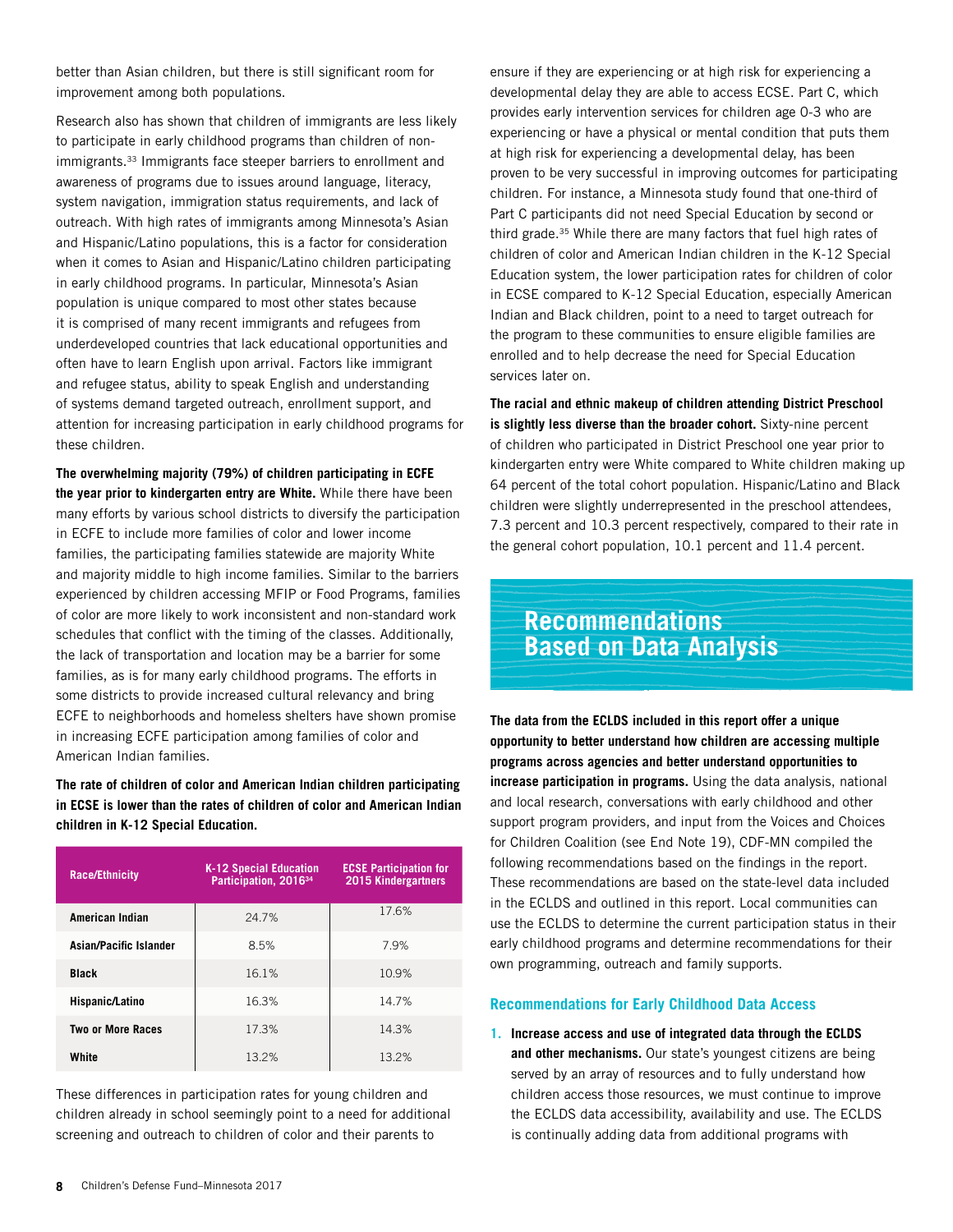Early Learning Scholarships and Head Start data just starting to be included. The support from the legislature and state administrative agencies will continue to be necessary to ensure the ECLDS can continue to expand and be used to understand how and by whom early childhood programs are being accessed, where outreach needs to be targeted, and how early childhood experiences are potentially shaping future child academic outcomes.

**2. Increase and invest in data capacity of early childhood programs and staff across the state.** Many early childhood programs including public, private and nonprofit programs have limited or extremely outdated data collection mechanisms and very little resources, time or training to improve data capacity. However, it is imperative that programs are able to evaluate their immediate and long-term effectiveness and use data to drive improvements to programming, outreach and training.

**or GrEaT project,** is a project of the Minnesota Department of Education that provides technical assistance to district-based early childhood programs to build capacity for local data use. GrEaT is a pilot project intended to build a toolkit of resources for programs to be able to improve their collection and use of data for program improvement, communication, and planning. GrEaT supports programs in using their own local data and the ECLDS data more effectively.

# **Recommendations for Increasing Access to Early Childhood Programs**

**3. Ensure a high percentage of young children are accessing early childhood programs prior to kindergarten entry.** Nearly 40 percent of all 2015 kindergartners had no known participation in the early childhood programs included in the ECLDS. According to Census Bureau data 55 percent of all three- and four-year-olds do not attend school, including district preschool, high-quality child care providers, and Head Start, and the numbers are higher for low-income children, children of color and American Indian children.36 In order to improve school readiness and support healthy cognitive, social and emotional development, early childhood programs need to reach these children too. Many of these children are accessing child care of some sort, including care provided by Family, Friends and Neighbors (FFN). These environments can be stable and enriching, but extra support by early childhood programs can help ensure families are connected to resources, improve school readiness, and provide support to parents and caregivers. Targeted outreach to these families through mobile early childhood programs, home visiting programs, partnerships between FFN providers and centers, libraries, school districts, and specific community events can increase participation in early childhood programs and ensure families are connected to supportive programs.

**4. Invest in the proposed Community Solutions Fund for Healthy Child Development Grant Program** that would provide grants to community organizations that serve specific populations of color to develop innovative solutions to improve outcomes, promote equity and reduce racial disparities in early childhood. The data in this analysis show that children of color and American Indian children access different early childhood programs at varying rates and the research shows that a child's culture and race are highly influential to their learning preferences and should be taken into account in instructional and family engagement practices within early childhood programming.<sup>37</sup> For decades, organizations that are from and serve communities of color and American Indian nations have been underfunded, restricting the ability of these communities to self-determine their needs. Providing a flexible funding stream that allows communities to redefine, recreate, or improve upon early childhood programs for their own benefits and address their specific needs is necessary to address gaps in access to programs and outcomes. The Voices and Choices for Children Coalition (see End Note 19) has introduced legislation to create **the fund in the 2017 Minnesota Legislative Session. Best Practice Highlight** | **The Growing Evaluability Together, Best Practice Highlight** | **The Growing Evaluability Together, Best Practice Highlight** | **Evaluabil** 

> **Best Practice Highlight** | **GrowMobile is a Willmar Public Schools** program funded by United Way of West Central Minnesota through Empower: Women United, a United Way Women's initiative, and an Otto Bremer Foundation grant. GrowMobile launched in 2007 to increase early childhood program outreach and participation in underserved communities, including the growing Hispanic/Latino population and emerging Somali population in the area. GrowMobile is a mobile preschool that goes to apartment complexes, parks and neighborhoods across the school district, with a focus on places where underserved families live. Through partnerships with Willmar Public Schools, Salvation Army, and the Willmar Area Food Shelf the program provides educational programming, lunch, books every Friday, and weekly backpacks full of food for kids to take home in the summer. During the school year, the GrowMobile visits a dozen child care providers and outreach sites in Kandiyohi County. Staffed by the United Way Success by 6 Coordinator and supported by cultural liaisons from the Somali and Hispanic/Latino communities in the area, the program has helped to increase participation among those growing populations and lower income children not only in GrowMobile programming, but also in other district early childhood programming including ECFE, family events and preschool.

**5. Increase cultural diversity, relevancy and knowledge in early childhood curriculum and workforce.** In 2012, the most recent study found available, in center-based preschools more than 90 percent of staff were White, with the exception of 70 percent of Assistant Teachers were White.<sup>38</sup> Leadership was the least diverse with only 7 percent of the center directors being non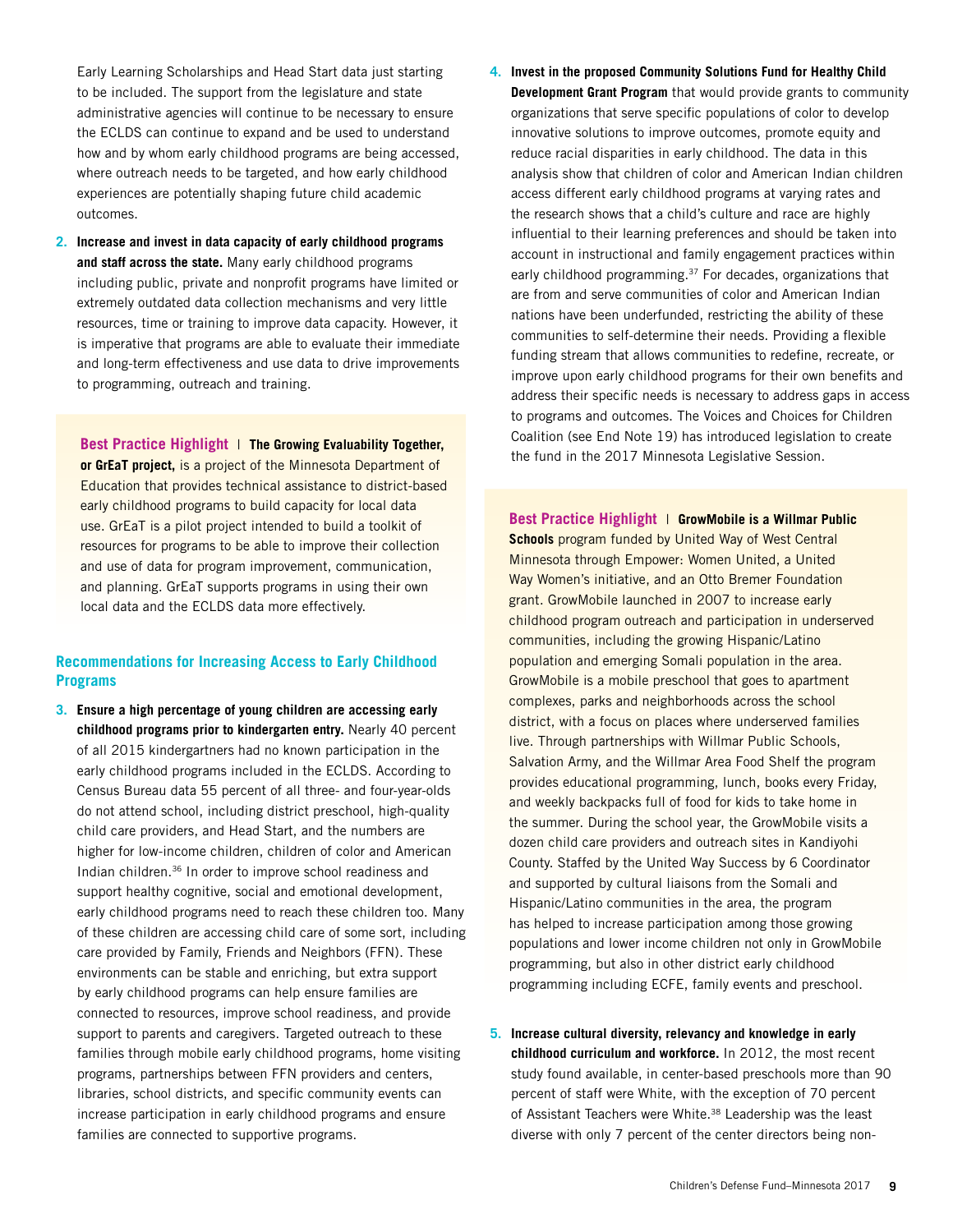White.39 Recruiting more diverse staff and cultural liaisons on early childhood program staff will build trust in the community and research shows that teachers of color positively affect the outcomes of students of color.40 Also, improvements outlined in Children's Defense Fund-Minnesota's summary from a public input process on cultural responsiveness of ParentAware could improve cultural relevancy among staff and in curriculum for many early childhood care and education providers. Recommendations from the summary include engaging in and incorporating more input and feedback from diverse communities regarding the ParentAware (see glossary for description) indicators and outreach, improve cultural responsiveness indicators, and increase outreach to child care providers from diverse communities. The report has been shared with the Department of Human Services and other entities engaged in ParentAware and actions toward implementing the recommendations have begun.

- **6. Increase significantly the federal, state and local funding for the majority of early childhood programs that are currently woefully underfunded.** Many early childhood programs are not accessible to eligible children solely due to lack of funding, including CCAP and District Preschool programs that are included in the ECLDS. Additionally, other early childhood programs including Head Start, Early Head Start, Family Home Visiting, Early Learning Scholarships and Early Childhood Screening are just a few other programs that are also significantly underfunded. These are evidence-based programs that are proven to improve child outcomes. However, year after year young children are put on waitlists or denied access to programs when they don't have the time to wait because their brains are developing so rapidly. Many of these underfunded programs serve the children who when able to access early childhood education, intervention and prevention programs see some of the most significant improvements in outcomes, particularly low-income children, children of color and American Indian children.
- **7. Provide funding and continued support for the expansion of Minnesota's Help Me Grow system.** Minnesota is in the process of expanding the system to increase the reach to children up to age 8 and offer referral and navigation assistance for more services and programs. The existing *Help Me Grow* system is dedicated to referring young children with developmental and emotional concerns to early childhood special education services. The expanded system would go beyond that and help families to navigate the broader early childhood system to prevent inefficiencies and services gaps. The expanded system will establish a comprehensive statewide system of early identification, referral, and follow-up for children with developmental, behavioral, and or other related concerns including lack of resources or economic stability. It will have a "no wrong door" approach with a centralized access point for families to access resources, training for child health and education providers, community outreach to increase its use, and a data system to drive evaluation and improvements of the early childhood system in the state. Approximately 630,000 children 8 years old and younger

and 68,000 to pregnant women could benefits from this expansion.<sup>41</sup>

### **Program-Specific Recommendations**

**8. Improve program outreach, guidelines and implementation to target participation to children accessing MFIP and Food Programs and children of color and American Indian children.** Below are specific recommendations and examples for each of the programs included in the ECLDS based on the participation data:

### **Child Care Assistance Program (CCAP)**

The 2015 kindergartners who accessed MFIP and Food Programs prior to kindergarten entry as well as children of color and American Indian children were the most likely to participate in CCAP. The program is successfully reaching the target populations that benefit most from access to stable, high-quality child care while parents work to improve family economic stability. This evidence demonstrates that CCAP may be key to success for many young, lower income children and children of color. The impact of improved outcomes for children could be expanded and amplified to reach more families in three ways: 1) if the program were fully funded; 2) if proposed program changes included in the updated federal program regulations were implemented; and 3) families enrolled were targeted in outreach efforts to increase access to early childhood screening and other programs that support parents and healthy child development.

**Implement the family friendly provisions of the reauthorized Child Care and Development Block Grant (CCDBG).** Nearly half of CCAP funding comes from the Federal Child Care and Development Block Grant, which was reauthorized in September 2016.<sup>42</sup> The reauthorization came with new rules and regulations that include many familyfriendly program improvements regarding how families are eligible, application and recertification paperwork, and treatment of special populations. Adopting many of these changes is required to receive the federal funding, but the Minnesota Legislature must approve the changes before they're implemented. Additionally, the changes must be funded so that their implementation doesn't decrease the number of families served by the program or increase its waitlist. These federally required changes and others that would align CCAP with national best practices include: 43

- · Authorize 12-month continuous eligibility for families. Currently, enrolled families have to fill out recertification paperwork every six months.
- · Continue assistance for three months when work or education activity ends permanently.
- · Allow assistance to continue during the redetermination period when income exceeds current state exit level (67% State Median Income) but is below federal exit level (85% State Median Income).
- · Process applications from homeless families within 5 days and prior to receiving verifications and waive education and work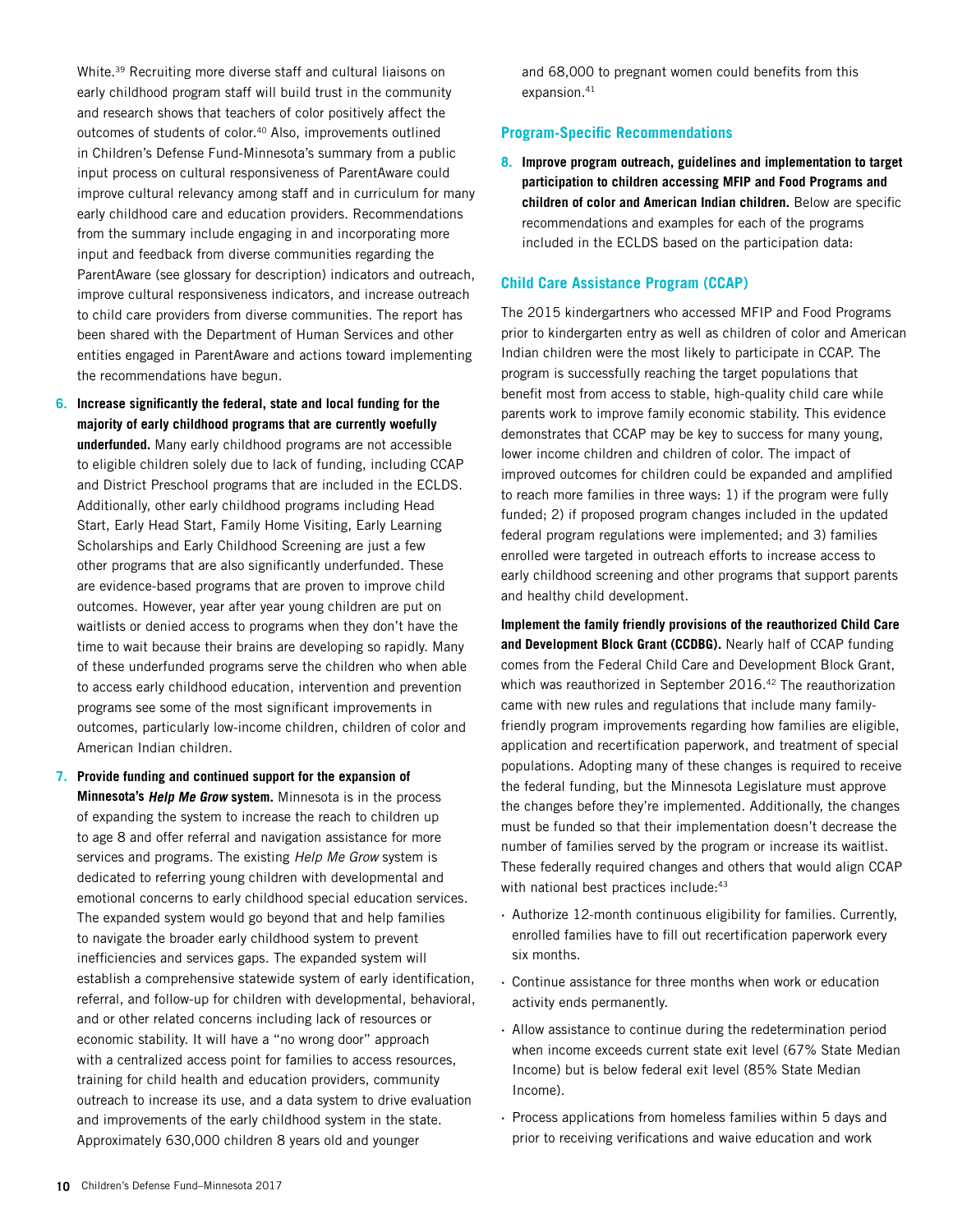activity requirements for 3 months.

- · Eliminate copayment increases during 12-month redetermination period.
- · Eliminate employment and education schedule verification requirements for most families and allow families to choose a child care schedule that works best for them.

**Promote Early Childhood Screening and other early childhood program referrals to families enrolled in CCAP.** Because all CCAP families are lower income and the majority of CCAP children are children of color or American Indian, it is imperative to layer on additional early childhood resources to increase intervention and prevention and promote healthy child development and school readiness. This idea isn't new, and many counties are already embarking on innovative ways to target CCAP and other work support program participants to increase access to other early childhood programs. Targeting families with information about early childhood screenings and other programs at the time of application and at recertification periods could increase parents' knowledge and participation in other programs that support their child's development.

**Best Practice Highlight** | **The Hennepin County South-Suburban Regional Human Service Center** partners with Bloomington Richfield Early Learning Services to offer early childhood screening and program referrals onsite to families who come in to apply or recertify for CCAP, MFIP and other work support programs. Families with young children ages 3 to 5 years old who are eligible for an early childhood screening are identified in the intake process at the Human Service Center and VEAP, a basic needs and social services organization in the same building as the Regional Human Service Center. Identified families are then offered an immediate, onsite screening or to schedule an appointment for a later date. This one-stop approach makes it easy for families to get connected to services and ensures children are screened and identified for and referred to appropriate services.

### **Early Childhood Family Education**

ECFE has the lowest overall participation rates compared to the other early childhood programs in the ECLDS for children accessing MFIP and Food Programs, children of color and American Indian children, so it is imperative that ECFE programs continue broadening their approach to services to reach these populations, particularly the growing populations of children of color. The numbers in this report are statewide, and there are many school districts across the state that are adapting their ECFE models to better fit the cultural needs of diverse communities. Some recommendations are to offer culturally specific ECFE classes, offer more classes in the evenings or on the weekends, and provide transportation and child care. Finally, districts need to offer classes where the families are living and working like at apartment buildings and homeless shelters.

**Best Practice Highlight** | **The Village of Hope Homeless Shelter in Bemidji** has helped increase access to Early Childhood Family Education (ECFE) by incorporating the classes into their regular shelter programming with the goal of helping to break the cycle of homelessness by giving children the tools they need to be successful and parents the tools to help foster that success. The curriculum focuses on early childhood development and is designed to be culturally relevant for American Indian families which the shelter primarily serves. All parents and children ages 3-12 years old living in the shelter are invited to attend the classes and older children often attend as "assistants." When families transition out of shelter living they are still invited to attend the ECFE classes. By bringing the program into shelter, Village of Hope has eliminated the barrier of finding transportation and made it easier for shelter residents to access the program.

### **Early Childhood Special Education (ECSE)**

ECSE only serves children who are experiencing a developmental delay or have a condition, including physical or mental, that puts them at high risk for a delay, so outreach and enrollment for ECSE looks different than for other programs. However, because participation rates for many populations of color and lower income children are lower than the rates of these populations participation in K-12 Special Education, there seems to be an outreach need to determine children who are ECSE eligible in these communities and provide intervention services earlier to decrease the likelihood of needing those services later on—a benefit to the family and child as well as cost savings to the state. One-third of children who accessed Part C (ECSE for children age 0-3) did not need Special Education by second or third grade.<sup>44</sup> Based on early brain development research, children who experience adverse childhood experiences such as poverty, homelessness, abuse or neglect, or a caregiver with mental health or substance abuse issues, could benefit significantly from Part C services. Minnesota does not take advantage of part of the law that governs ECSE, which is part of the federal Individuals with Disabilities Education Act (IDEA), that allows states the choice to include these environmental risk factors as qualifying factors for children to be at risk for a developmental delay and therefore eligible for ECSE. Several other states have chosen to adopt provisions that make children with one or more environmental risk factors eligible to receive services, and Minnesota could also to improve child outcomes and reap long-term cost savings.

### **District Preschool**

The breakdown of 2015 kindergartners who accessed District Preschool is only a little under representative of the racial composition for the general cohort and MFIP and Food Program participation composition. Specifically, District Preschool serves higher rates of Asian and Hispanic/Latino children, who as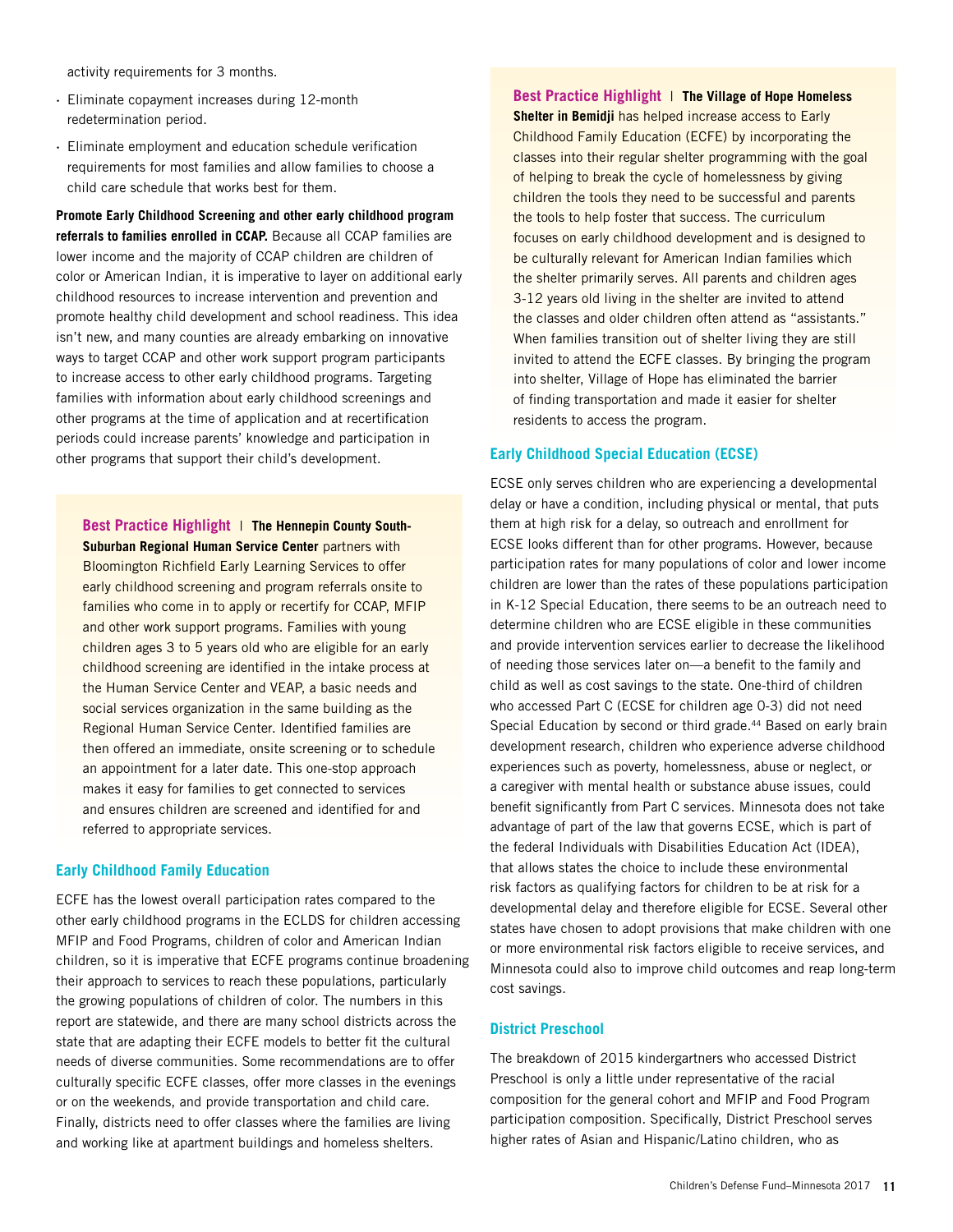previously noted have some of the lowest early childhood program participation compared to any other program in the ECLDS. However, children accessing MFIP and Food Programs, children of color and American Indian children are less likely to be ready for kindergarten, so it would be in the best interest of school districts to target these populations to ensure they're ready to learn when they enter their schools as kindergartners. The state and districts are already working to target these populations through the recent \$25 million investment in School Readiness Programs that targeted school districts with higher rates of lower income children and, in turn, reached many districts with high rates of children of color and American Indian children. Additionally, Early Learning Scholarships support participation in District Preschool as well as other highquality rated early childhood programs. However, enrollment data with the new School Readiness funding or scholarship participation is not included in this report's analysis. To increase participation of these populations school districts can engage in targeted, culturally relevant outreach, partner with child care providers who serve high rates of children accessing CCAP, hire diverse staff who are representative of the community, provide transportation, and incorporate culturally relevant programming into their curriculum.

### **Best Practice Highlight** | **Dakota County Birth to Eight**

**Initiative's** goal is to make every child in the county school ready and reading by third grade. One part of the initiative is to increase early childhood program access to lower income children by a collaboration between the Dakota County Public Health Women, Infants and Children (WIC) program and the area school districts. When WIC staff meet with families, they are given the opportunity to sign a release form so the families contact information can be shared with the school district. Once signed, the family's contact information is given to the school district who then contacts the family about early childhood programs available to them and assists in enrolling them. In the first pilot of the partnership, 80 percent of WIC families who signed the release form weren't known to the school district and 89 percent of those families ended up participating in one or more of the district early childhood programs.

### **Endnotes**

- The Science of Early Childhood Development (2007). National Scientific Council on the Developing Child. http://developingchild. harvard.edu.
- 2 Rolnick, A. (2015). Investing in Early Childhood Development is Smart Economic Development. Wisconsin Family Impact Seminars. Retrieved from: https://www. purdue.edu/hhs/hdfs/fii/wp-content/ uploads/2015/07/s\_wifis32c01.pdf
- 3 Center on the Developing Child (2009). *In Brief: Early Childhood Program Effectiveness.* Retrieved from www.developingchild.harvard. edu.
- 4 Barnett, S. & Friedman-Krauss, A. (2013). **Early Childhood Education: Pathways to Better** *Health.* National Institute for Early Education Research, Rutgers Graduate School of Education, New Brunswick, NJ.
- 5 Center on the Developing Child (2009). *In Brief: Executive Function: Skills for*  Life and Learning. Retrieved from www.<br>developingchild.harvard.edu.
- 6 Chase, R. & Valrose, J. Child Care Use in Minnesota: A Report of the 2009 Statewide Household Child Care Survey. November 2010. Wilder Research, St. Paul, MN.
- 7 Center on the Developing Child (2009). *In Brief: Executive Function: Skills for Life and Learning.* Retrieved from www. developingchild.harvard.edu.
- 8 Minnesota Department of Education 2015 Early Learning Scholarships Data Report. Personal contact with Sandy Meyers.
- 9 2015 Head Start Fact Sheet, Minnesota Head Start Association.
- 10 Ibid.
- 11 Population Reference Bureau, analysis of data from the U.S. Census Bureau, 2005-09, 2010-14, and 2011-15 five-year American Community Survey. "Nursery school" and "preschool" include any group or class of institution providing educational experiences for children during the years preceding kindergarten. Places where instruction is an integral part of the program are included, but private homes that primarily provide custodial care are not included. Children enrolled in programs sponsored by federal, state or local agencies to provide preschool education to young children, including Head Start programs, are considered as enrolled in nursery school or preschool. Children enrolled in kindergarten are excluded from this analysis.
- 12 Jefferys, M. (October 2011). Minnesota's Invisible Children: Children in Families

Receiving MFIP. St. Paul, MN: Children's Defense Fund-Minnesota. 13 Ibid.

- 14 Minnesota Department of Human Services. Program Assessment and Integrity Division. Minnesota Family Investment Program and the Diversionary Work Program: Characteristics of December 2014 Cases and Eligible Adults (October 2015).
- 15 Minnesota Department of Human Services, MAXIS Data Warehouse. Personal contact with Amy Gehring. Note: Average monthly reenrollment during calendar year 2015 of unique children in SNAP households. Includes children from MFIP Food Portio cases. Count of children only includes SNAP–
- eligible children in the household. 16 Minnesota Department of Education, Data Center, 2015-16 Enrollments-County-Special Populations spreadsheet.
- 17 Minnesota Department of Human Services. Note: The February 2017 waiting list was the most recent available at the time of publication.
- 18 Analysis completed by Children's Defense Fund-Minnesota and the Population Reference Bureau using income data from the U.S. Census Bureau 2010-14 American Community Survey and 2014 Minnesota Child Care Assistance Program Enrollment Data from the Minnesota Department of Human Services with personal contact with Sheila **Garceau**
- 19 Voices and Choices for Children Coalition focuses on developing strongly engaged<br>cultural communities of learning as well as cultural communities of learning as w an organizing and advocacy pipeline for their access, input, and impact around shaping early childhood policies for children of color and American Indian children 0-8 years old throughout the state. The Voices and Choices Coalition is staffed by Children's Defense Fund-Minnesota and includes organizations, professionals and parents of color and American Indians engaged and working across early childhood sectors including government, philanthropy and nonprofits. As part of the process for generating recommendations and understanding of the data for this report, Voices and Choices members were engaged in a feedback session that informed this report and the recommendations included.
- 20 Personal contact with Kara Arzamendia, Minnesota Department of Education. 21 Jefferys, M. (October 2011). Minnesota's
	- Invisible Children: Children in Families

Receiving MFIP. St. Paul, MN: Children's Defense Fund-Minnesota.

- 22 "3,300 Kids in 74 Minnesota School Districts Will Enroll in Free, Voluntary Pre-Kindergarten Programs This Year." Office of Governor Mark Dayton and Lt. Governor Tina Smith. August 8, 2016. Retrieved from http://mn.gov/ governor/newsroom/?id=1055-251633
- 23 U.S. Census Bureau, American Community Survey, 2005 and 2015.
- 24 Ibid.
- 25 Ibid.
- 26 U.S. Census Bureau, American Community Survey, 2011-15. "School" includes school, nursery school, preschool school or kindergarten. "Nursery school" and "preschool" include any group or class of institution providing educational experiences for children during the years preceding kindergarten. Places where instruction is an integral part of the program are included, but private homes that primarily provide custodial care are not included. Children enrolled in programs sponsored by federal state or local agencies to provide preschool education to young children, including Head Start programs, are considered as enrolled in nursery school or preschool.
- 27 Ren-Etta Sullivan, Debra. (2016). Cultivating the Genius of Black Children: Strategies to Close the Achievement Gap in the Early Years. Red Leaf Press: St. Paul, MN.
- 28 U.S. Census Bureau, 2015 American Community Survey. Note: Analysis done by the Population Reference Bureau.
- 29 Magnuson, K., & Shager, H. (2010). Early education: Progress and promise for children from low-income families. Children and Youth Services Review, 32(9), 1186-1198.
- 30 U.S. Census Bureau, American Community Survey 2011-15. Note: Analysis done by the Population Reference Bureau "School"<br>includes school, nursery school, preschool<br>school or kindergarten. "Nursery school" and<br>"preschool" include any group or class of institution providing educational experiences for children during the years preceding kindergarten. Places where instruction is an integral part of the program are included, but private homes that primarily provide custodial care are not included. Children enrolled in programs sponsored by federal state or local agencies to provide preschool education to young children, including Head Start programs, are considered as enrolled in nursery school or preschool.

#### 32 Ibid.

- 33 Magnuson, K., & Shager, H. (2010). Early education: Progress and promise for children<br>from low-income families. Children and Youth from low-income families. Children and Youth Services Review, 32(9), 1186-1198.
- 34 Personal contact with Kara Arzamendia, Minnesota Department of Education.
- 35 Larson, Anita M., Stewart, D. J. (2009). Minn-LInK Child Welfare Special Topic Report No. 5. The Child Protection and Special Education Outcomes of Part C Participants. Center for the Advanced Studies in Child Welfare, University Minnesota
- 36 U.S. Census Bureau, American Community Survey 2011-15. Note: Analysis done by the Population Reference Bureau "School" includes school, nursery school, preschool school or kindergarten. "Nursery school" and "preschool or kindergarten. "Nursery school"<br>"preschool" include any group or class of institution providing educational experiences for children during the years preceding kindergarten. Places where instruction is an integral part of the program are included, but private homes that primarily provide custodial care are not included. Children enrolled in programs sponsored by federal, state or local agencies to provide preschool education to young children, including Head Start programs, are considered as enrolled in nursery school or preschool.
- 37 Ren-Etta Sullivan, Debra. (2016). Cultivating the Genius of Black Children: Strategies to Close the Achievement Gap in the Early Years. Red Leaf Press: St. Paul, MN.
- 38 Chase, R. & Valorose, J. Child Care Workforce in Minnesota: 2011 Statewide Study of Demographics, Training and Professional Development. August 2012. Wilder Research, St. Paul, MN. Retrieved from the internet. 39 Ibid.
- 
- 40 Educators 4 Excellence Minnesota. February 2015. Closing Gaps: Diversifying Minnesota's Teacher Workforce.
- 41 Personal contact with Kelly Monson, Minnesota's Children's Cabinet.
- 42 Minnesota Department of Human Services, February 2017 Forecast.
- 43 CCDF Reauthorization: Final Rule. Minnesota Department of Human Services, October 2016.
- 44 Larson, Anita M., Stewart, D. J. (2009). Minn-LInK Child Welfare Special Topic Report No. 5. The Child Protection and Special Education Outcomes of Part C Participants. Center for the Advanced Studies in Child Welfare, University Minnesota.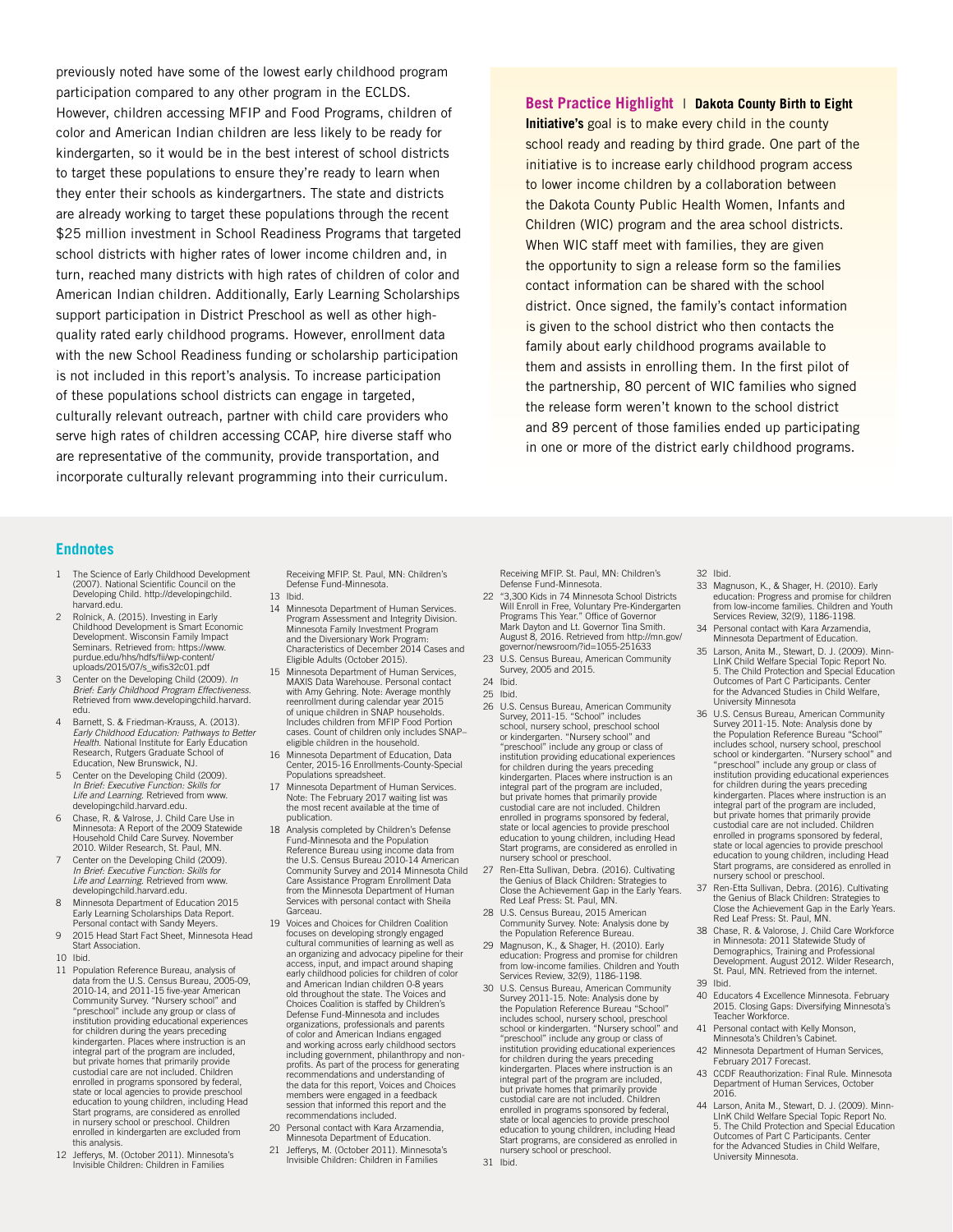# **Acknowledgements**

Children's Defense Fund-Minnesota (CDF-MN) thanks Anita Larson and Avisia Whiteman of the Minnesota Department of Education for their time and commitment to provide a comprehensive understanding of the data and use of the Minnesota Early Childhood Longitudinal Data System.

CDF-MN also thanks the following individuals for providing data and assistance:

**Kara Arzamendia**, Minnesota Department of Education

**Bonnie Brueshoff**, Dakota County Public Health

**Karen Cadigan**, Bloomington Richfield Early Learning Services

**Joan Granger-Kopesky**, Dakota County Children and Family Services

**Jason Hedin**, Hennepin County

**Sandy Hennum**, Village of Hope Shelter in Bemidji

**Kathleen Krantz**, Bloomington Public Schools

**LaRae Mikkelson**, Willmar Public Schools

**Kelly Monson**, Minnesota's Children's Cabinet

**Ayan Muktar**, Willmar Public Schools

**Amelia Ryan**, United Way of West Central Minnesota

**Members of the Voices and Choices for Children Coalition**

Voices and Choices for Children Coalition focuses on developing strongly engaged cultural communities of learning as well as an organizing and advocacy pipeline for their access, input, and impact around shaping early childhood policies for children of color and American Indian children 0-8 years old throughout the state. Voices and Choices is staffed by CDF-MN and includes organizations, professionals and parents of color and American Indians engaged and working across early childhood sectors including government, philanthropy and non-profits. As part of the process for generating recommendations and understanding of the data for this report, Voices and Choices members were engaged in a feedback session that informed this report and the recommendations included.

We thank the Annie E. Casey Foundation for its financial support and Child Trends for the technical support that made this report possible. We acknowledge that the findings and conclusions presented in this report are those of CDF-MN alone, and do not necessarily represent the opinions of the Foundation or Child Trends. Questions about this report may be directed to Stephanie Hogenson at shogenson@childrensdefense.org or 651-855-1175. Julia Hamann, CDF-MN Research and Policy Associate, contributed to this report.

# **Glossary of Early Childhood Programs Mentioned in this Report**

### **PROGRAMS INCLUDED IN THE ECLDS:**

**Minnesota's Child Care Assistance Program (CCAP)** helps parents with lower incomes pay for child care for children under age 13 or for children with disabilities under age 15. To be eligible, families must apply and meet specific income, work and citizenship rules. Once enrolled in the program, families can choose to enroll their children in a child care center, a family child care home or use Family, Friend and Neighbor (FFN) care that accept CCAP and meet certain requirements. Families pay a biweekly copayment based on their income and the state reimburses the

remaining balance up to the total amount of the provider's rate or the state's maximum reimbursement rate. CCAP has three subprograms that families can access:

**1. Minnesota Family Investment Program (MFIP) Child Care** is for families accessing MFIP. MFIP is the state's Federal Temporary Assistance for Needy Families (TANF) Program, or welfare-to-work program. All MFIP families that meet work requirements can access MFIP Child Care. Most families on MFIP Child Care have a \$0 copayment.